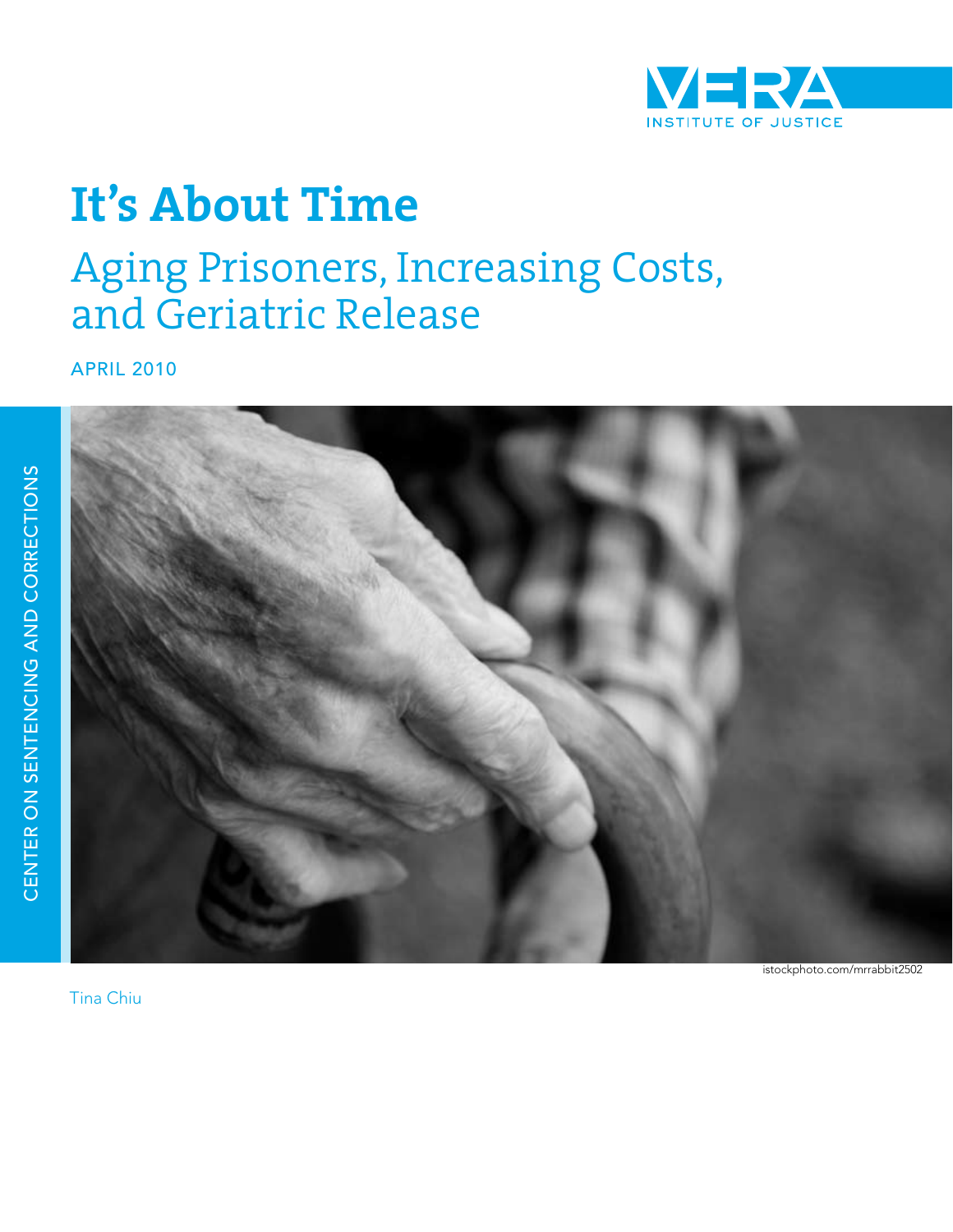# Executive Summary

As harsher policies have led to longer prison sentences, often with a limited possibility of parole, correctional facilities throughout the United States are home to a growing number of elderly adults. Because this population has extensive and costly medical needs, states are confronting the complex, expensive repercussions of their sentencing practices. To reduce the costs of caring for aging inmates—or to avert future costs—legislators and policymakers have been increasingly willing to consider early release for those older prisoners who are seen as posing a relatively low risk to public safety.

This report is based upon a statutory review of geriatric release provisions, including some medical release practices that specifically refer to elderly inmates. The review was supplemented by interviews and examination of data in publicly available documents.

At the end of 2009, 15 states and the District of Columbia had provisions for geriatric release. However, the jurisdictions are rarely using these provisions. Four factors help explain the difference between the stated intent and the actual impact of geriatric release laws: political considerations and public opinion; narrow eligibility criteria; procedures that discourage inmates from applying for release; and complicated and lengthy referral and review processes.

This report offers recommendations for responding to the disparities between geriatric release policies and practice, including the following:

- > States that look to geriatric release as a cost-saving measure must examine how they put policy into practice. For instance, they should review the release process to address potential and existing obstacles.
- > More analysis is needed to accurately estimate overall cost savings to taxpayers—and not just costs shifted from departments of corrections to other agencies.
- > More effective monitoring, reporting, and evaluation mechanisms can improve assessments of the policies' impact.
- > Creative strategies allowing older individuals to complete their sentences in the community should be piloted and evaluated.
- > Finally, to protect public safety, states should consider developing relevant risk- and needs-assessment instruments, as well as reentry programs and supervision plans, for elderly people who are released from prison.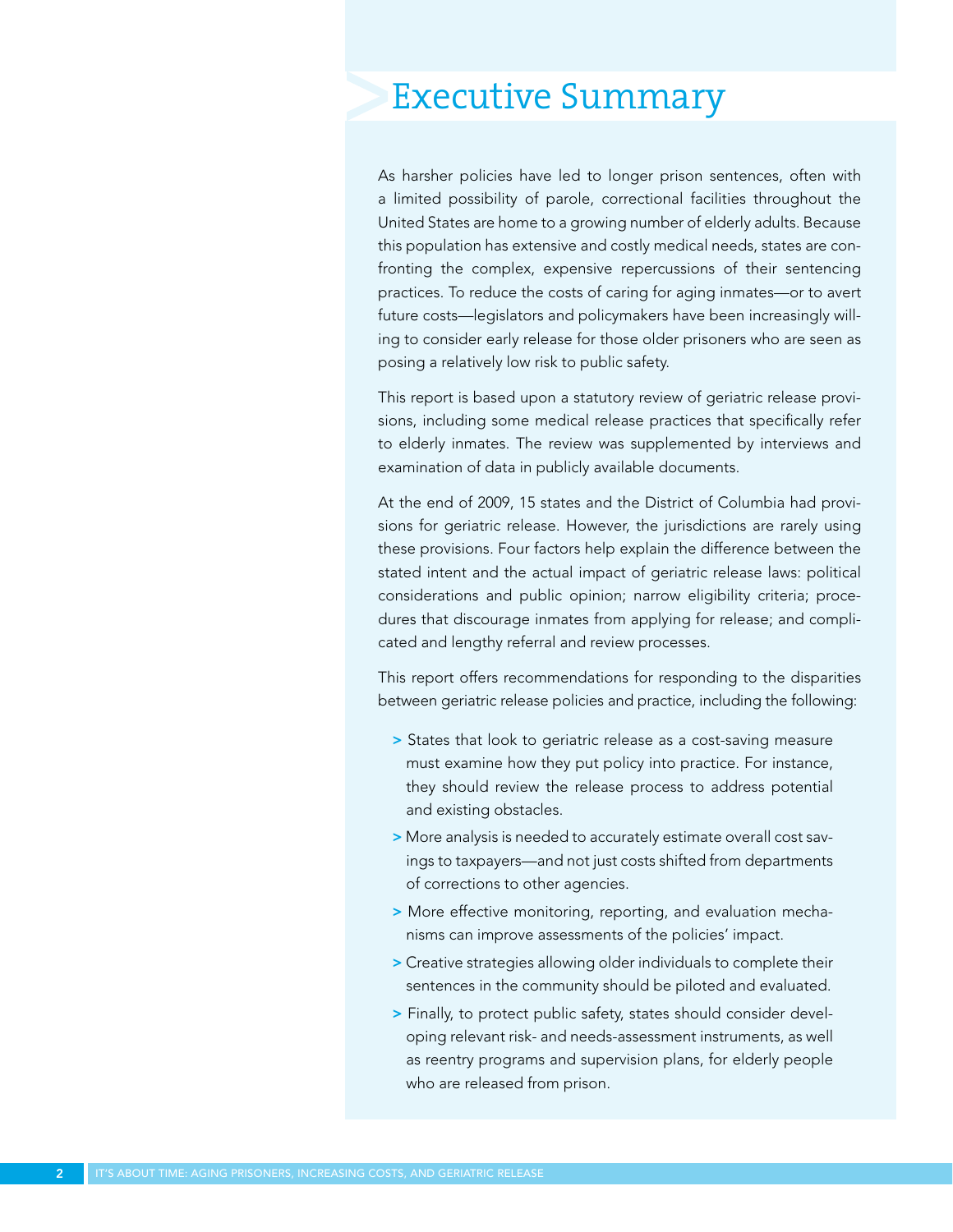### FROM THE CENTER DIRECTOR

Throughout the United States, state corrections systems face significant challenges: many prisons are operating over capacity, budgets have been cut, and decisions about who goes to prison and for how long are made by policymakers who often lack good information about the impact of their actions.

State legislatures and corrections departments are tackling these challenges by looking for new ways to reduce their prison populations without jeopardizing public safety. Some states, like Colorado, are considering evidence-based riskassessment tools to help paroling authorities make better-informed decisions about safe releases, while others, like New York, are using such tools to inform supervision and violation decisions.

This report examines an underused strategy that is increasingly attracting attention as a way to reduce the prison population, save costs, and maintain public safety. Geriatric and medical release policies target inmates whose advanced age or waning health limit the risk they pose to the community. Because the cost of maintaining these individuals in state prisons is significantly higher than that for younger inmates, releasing older inmates has the potential to save corrections departments substantial amounts of money. Nevertheless, many states that have enacted such policies have not realized a decrease in their prison populations or the savings they may have anticipated.

The lessons from this analysis of mostly ineffectual geriatric release provisions can also be applied to other areas of criminal justice policy. Perhaps the most important lesson is that intent is not enough to achieve a legislative or agency policy's desired impact. Policymakers must use available data to understand their corrections population and not be overly restrictive in defining the subset eligible for early release. Instead, they must craft policies and legislation to ensure that exceptions and procedural requirements do not overwhelm a provision's intent. To achieve their maximum impact, policies must be based on evidence and proven outcomes. Finally, legislation and policy change alone are usually not sufficient: attention and resources must also be directed toward careful implementation.

Caggy M'Sang

Peggy McGarry Director, Center on Sentencing and Corrections

# Introduction

During the past three decades, the United States' prison population has increased sixfold. Research shows that this growth has been driven not by more crime, but by policies that send more people to prison and keep them there for longer periods of time.1 One consequence of this trend is a large and increasing number of older inmates.

Geriatric prison populations present a challenge to state officials struggling to control costs in a weakened economy, rendering early release for some prisoners, especially those who did not commit violent offenses, increasingly viable. Because older inmates are typically viewed as less of a threat to public safety than their younger counterparts, many states have implemented policies to release elderly individuals as a potential cost-cutting measure. In 2008 and 2009, for example, several states, including Alabama, North Carolina, and Washington, enacted policy reforms that would allow some older inmates to serve the remainder of their sentences in the community. Yet such policies have not resulted in a sizable release of elderly adults; some of these states have never released a single older prisoner using geriatric-specific provisions.

This report examines some factors that may account for this disparity. First, it provides an overview of older prisoners, including how states define "elderly," a summary of the population's specific needs, and the justification for geriatric release. Next, it provides a snapshot of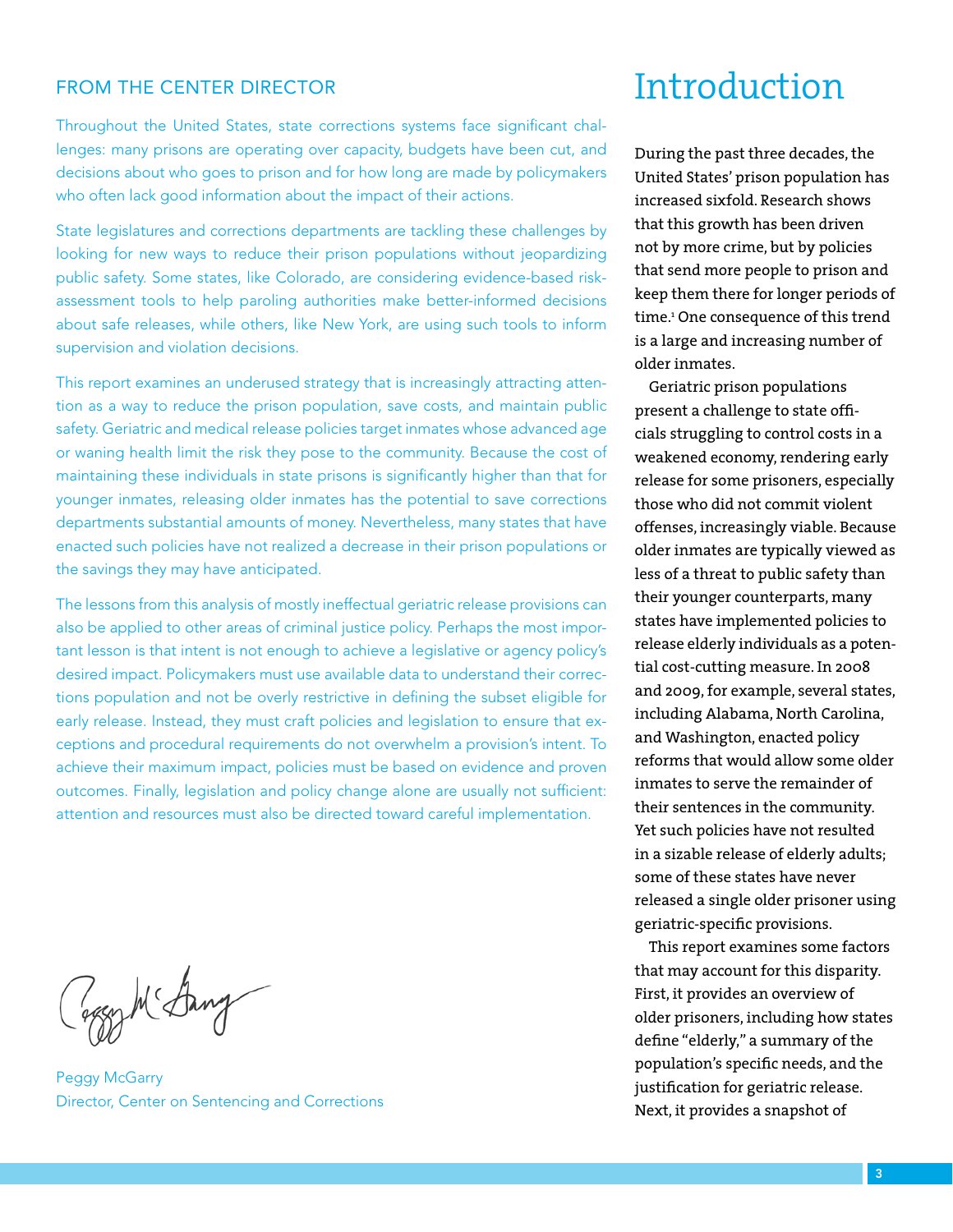release mechanisms in a number of states. Finally, it offers explanations as to why geriatric release policies are not being implemented as intended, along with recommendations to help put these policies into more widespread practice.

# Background

Elderly adults are a rapidly growing cohort of the nation's prison population. According to the U.S. Bureau of Justice Statistics, between 1999 and 2007 the number of people 55 or older in state and federal prisons grew 76.9 percent, from 43,300 to 76,600, and the number of those ages 45 to 54 grew 67.5 percent.<del>'</del> (See figures 1 and 2.)

In some states, the increase in the number of older prisoners has been dramatic. In North Carolina, for example, from 2001 through 2005 the elderly inmate population grew faster than any other inmate age group. While the state's general prison population increased by 16 percent, the number of inmates 50 and older grew by 61 percent to 3,490—almost 10 percent of the total.3 In Virginia, the population over age 50 increased almost sixfold from

1990 to 2008, from 715 to 4,678, or roughly 12 percent of the prison population.4 In Oklahoma, the number of inmates 50 and older grew from 879 in 1994 to 3,627 in 2008, an increase from 6.4 percent of the prison population to 14.3 percent.<sup>5</sup> State policy choices that result in longer prison terms—such as mandatory minimums, truth-in-sentencing laws, and the abolition of parole—all but guarantee that the number of older prisoners will continue to rise.<sup>6</sup>

## DEFINING WHO IS "OLD"

There is no national consensus about the age at which an inmate qualifies as "old" or "elderly." The U.S. Census Bureau defines the general "elderly" population as those 65 and older, but the National Commission on Correctional Health Care uses 55 as its threshold for "elderly" inmates.<sup>7</sup> At least 27 states have a definition for who is an "older prisoner," according to a recent survey: 15 states used 50 years as the cutoff, five states used 55, four states used 60, two states used 65, and one used age 70.8

Although most 50-year-olds are not considered elderly, the aging process appears to accelerate for people who

### Figure 1: Prison population ages 45 years and older, 1999 to 2007



Figure 2: Percentage of total prison population, ages 45 years and over, 1999 to 2007

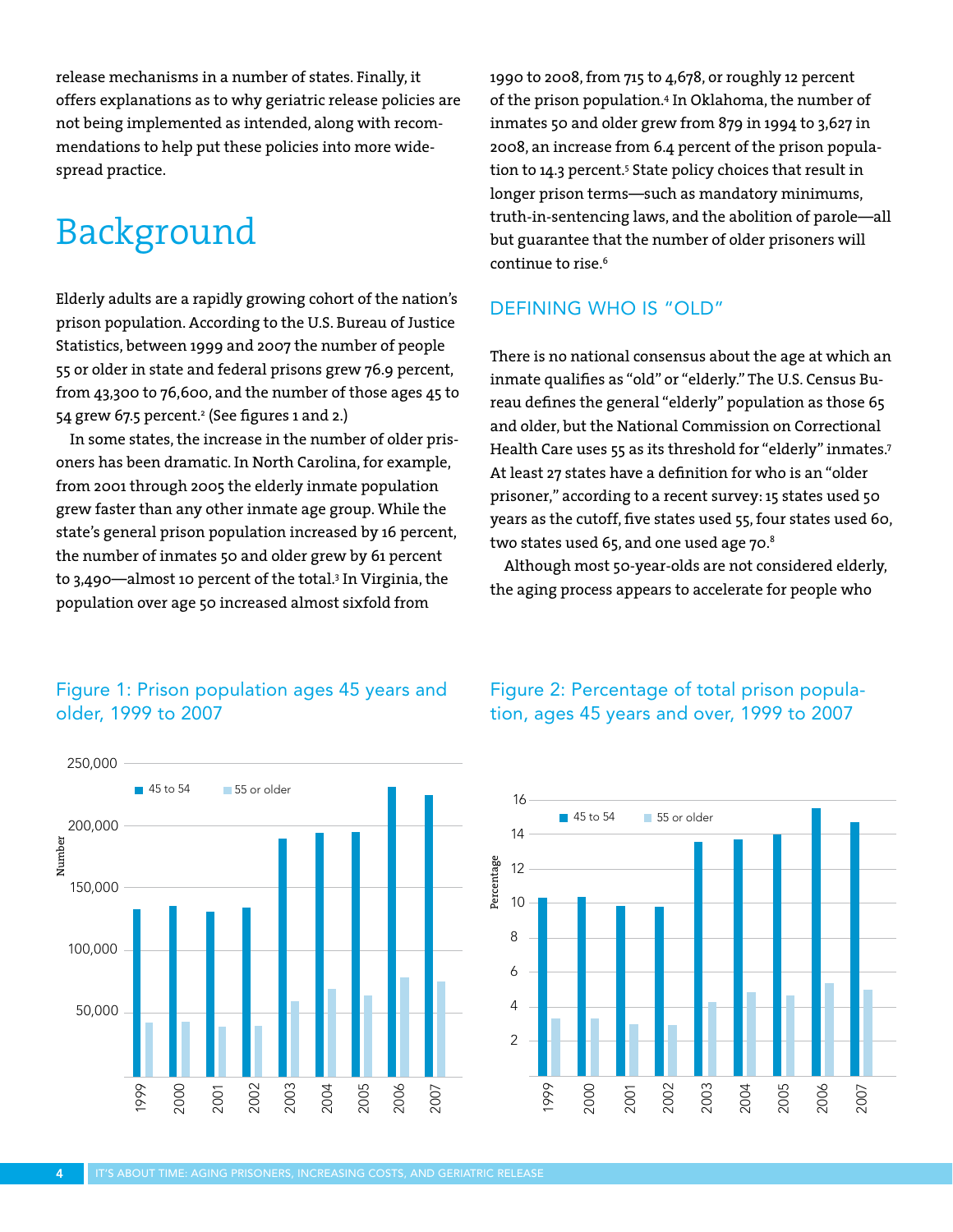are incarcerated.9 Some contributing elements include a person's poor physical or mental health prior to incarceration—often the result of factors such as substance abuse, lack of access to health care or inadequate care, poverty, and lack of education—as well as the physical and psychological stresses associated with prison life itself. Specific stressors include separation from family and friends; the prospect of living a large portion of one's life in confinement; and the threat of victimization, which disproportionately affects older inmates.<sup>10</sup> For these reasons, correctional administrators, health practitioners, and academics agree that an incarcerated person's physiological age may exceed his or her chronological age.<sup>11</sup>

### SOARING HEALTH CARE COSTS

Compared with their younger peers, older inmates have higher rates of both mild and serious health conditions, such as gross functional disabilities and impaired movement, mental illness, increased risk of major diseases, and a heightened need for assistance with daily living activities. Hearing loss, vision problems, arthritis, hypertension, and dementia, for example, are all more common among older inmates, who are also more likely to require frequent dental and periodontal work. According to the *Journal of the American Medical Association*, inmates older than 55 have an average of three chronic conditions and as many as 20 percent have a mental illness.12 Their need for medical services and devices (such as walkers, wheelchairs, hearing aids, and breathing aids) is consequently greater as well.

As a result of these conditions, elderly individuals use a disproportionate share of prison health-care services. They have five times as many visits to health facilities per year than similarly aged people who are not incarcerated, and any treatment they receive beyond the prison gates carries additional costs in time and travel by correctional staff.13 To accommodate such prisoners, states may need to refit or build space for treatment and housing, including secure nursing homes. In 2008 at least 13 states had dedicated units for older inmates, six had dedicated prisons, nine had dedicated secure medical facilities, five had dedicated secure nursing-home facilities, and eight had dedicated hospice facilities.<sup>14</sup>

Because of these needs, prisons spend about two to

three times more to incarcerate geriatric individuals than younger inmates; according to a 2004 report from the National Institute of Corrections, the annual cost to imprison an older person was an estimated \$70,000.15 In fiscal year 2006-2007 North Carolina spent an average of \$5,425 per inmate who was 50 and older to provide them with medication and dental, medical, and mental health care—more than four times what it spent on younger inmates.16 In Virginia, a study for the Appropriations Committee of the House of Delegates estimated that the Department of Corrections could save up to \$6.6 million if 62 individuals—15 percent of the population eligible for geriatric release—were released in 2010.17

The growing number of elderly inmates, the rising costs of medical care and incarceration, and the possibility of longer life expectancies resulting from improved prevention and treatment will increase the strain on state correctional budgets, given that prisoners are not eligible for Medicaid or Medicare benefits. Viable alternatives to keeping older adults incarcerated are attractive because of potential cost savings.

#### LOWER RECIDIVISM RATES

Such alternatives also make sense from a public safety perspective. Researchers have consistently found that age is one of the most significant predictors of criminality, with criminal or delinquent activity peaking in late adolescence or early adulthood and decreasing as a person ages.18 Older offenders are less likely to commit additional crimes after their release than younger offenders.<sup>19</sup> Studies on parolee recidivism find the probability of parole violations also decreases with age, with older parolees the least likely group to be re-incarcerated.<sup>20</sup> A 1998 study found that only 3.2 percent of offenders 55 and older returned to prison within a year of release, compared with 45 percent of offenders 18 to 29 years old.<sup>21</sup> Likewise, a 2004 analysis of people sentenced under federal sentencing guidelines found that within two years of release the recidivism rate among offenders older than 50 was only 9.5 percent compared with a rate of 35.5 percent among offenders younger than 21.<sup>22</sup> Given these statistics, releasing some elderly inmates before the end of their sentence poses a relatively low risk to the public.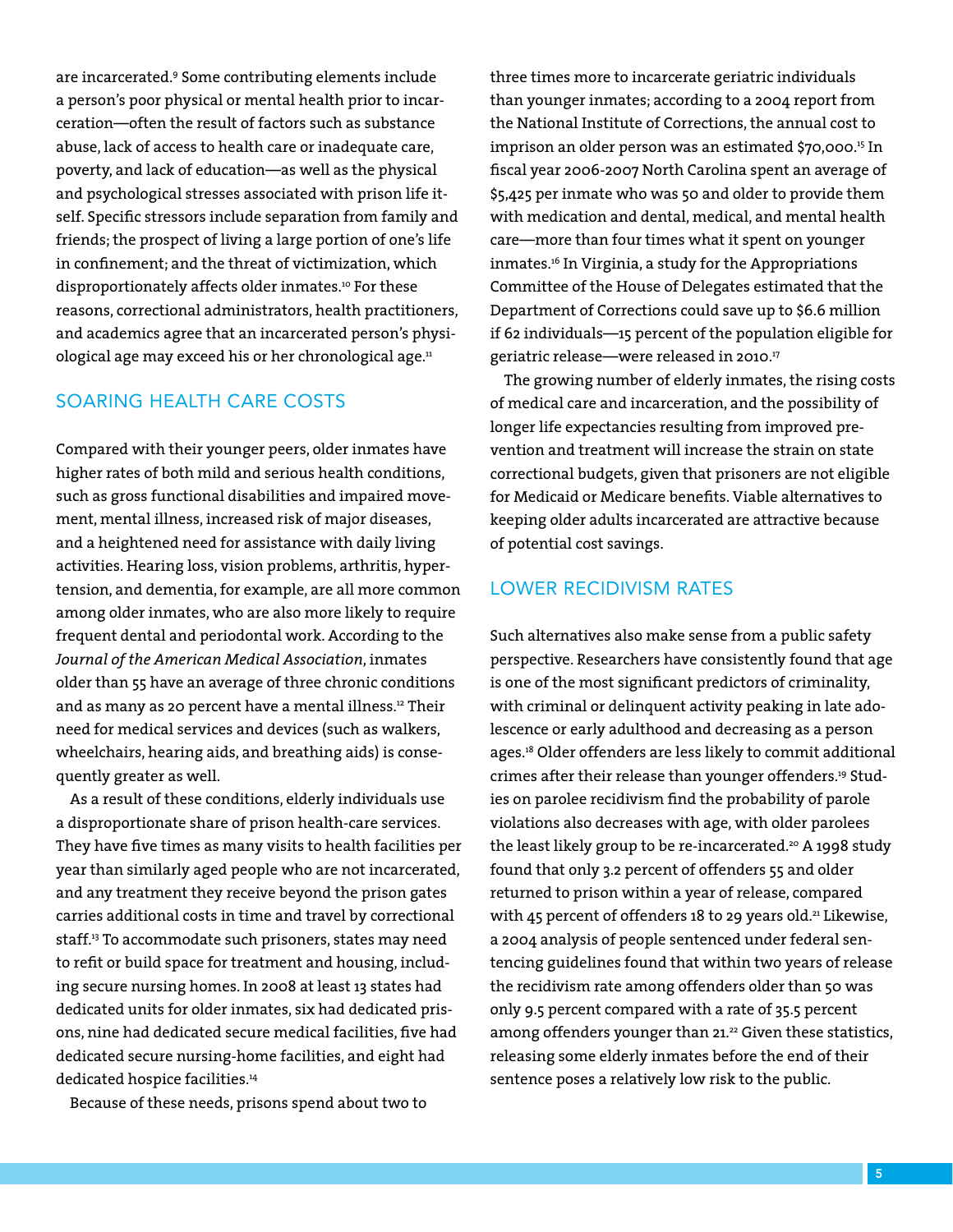# State Approaches to Releasing Older Inmates Vary

Fifteen states and the District of Columbia define processes for releasing geriatric inmates. These processes vary from state to state and include discretionary parole, inmate furloughs, and medical—or compassionate release. Some states have enacted release statutes that specifically target older inmates. Others have added agespecific criteria to parole procedures or medical release statutes. Other states have developed laws that deal with both geriatric and medical release. In defining geriatric release laws, this report includes statutes that focus explicitly on elderly prisoners as well as a subset of medical release statutes that refer specifically to age or agerelated medical conditions.<sup>23</sup> (See figure 3.)

To be eligible for geriatric release, inmates must meet a number of requirements, usually related to their age, medical condition, and risk to public safety. The eligibility requirements may also include restrictions that preclude consideration: many states make inmates ineligible for geriatric release due to the severity of their offense of conviction, and in some states older prisoners may not be eligible until they have served a minimum length of their sentence. Some states define eligibility broadly, giving wide discretion to the releasing authority, such as a parole board. Other states define eligibility narrowly and require the releasing authority to make certain findings before releasing an inmate.

Most states that permit the early release of older prisoners have set the age of eligibility at 60 or 65. Louisiana has the lowest age of eligibility, 45. Most eligibility requirements include certain physical conditions, such as a chronic infirmity, illness, or disease related to aging, or that the inmate is physically incapacitated or in need of long-term care.

Maryland, Virginia, and Wisconsin are among the states whose eligibility requirements for geriatric release do not include specific physical or medical conditions. Instead, they set thresholds for age and minimum length of sentence served. In Maryland, eligible prisoners must

be 65 and have served at least 15 years of their sentence. In Virginia and Wisconsin, people 65 and older must serve five years and those 60 to 64 must serve 10 years before applying for geriatric release.

Statutes in Connecticut, Missouri, Oregon, Texas, Washington, and Wyoming do not specify an age but refer to age-related physical or mental debilitation as one of the eligibility criteria. Missouri, for instance, requires that inmates be sufficiently "advanced in age" that they are "in need of long-term nursing home care." Wyoming allows medical parole for inmates who are "incapacitated by age to the extent that deteriorating physical or mental health substantially diminishes" their ability to take care of themselves in a prison setting.

Procedures for releasing older prisoners also vary across states. Policies may establish conditions of release, including housing restrictions or periodic medical exams; define revocation procedures, such as automatic revocation if an inmate's medical condition improves; and identify who is authorized to make a release recommendation (for example, department of corrections personnel or medical examiners). (See figure 4.)

# Examining the Gap between Intent and Impact

Given that many state policymakers have expressed an intention to permit the release of elderly inmates who are not a threat to public safety, it is remarkable that geriatric release policies have had little impact. As of early 2009, neither Maryland nor Oklahoma had released an older prisoner under geriatric release provisions. From 2001 to 2008, Colorado released three prisoners under its policy. Oregon has released no more than two prisoners per year. From 2001 to 2007, Virginia released four inmates.<sup>24</sup> From 1999 through 2008, New Mexico released 35 prisoners under its combined medical and geriatric parole program, but how many of these prisoners were elderly is not clear.<sup>25</sup> Missouri appears to have made the greatest use of its provision, which applies to both geriatric and terminally ill individuals, having released 236 inmates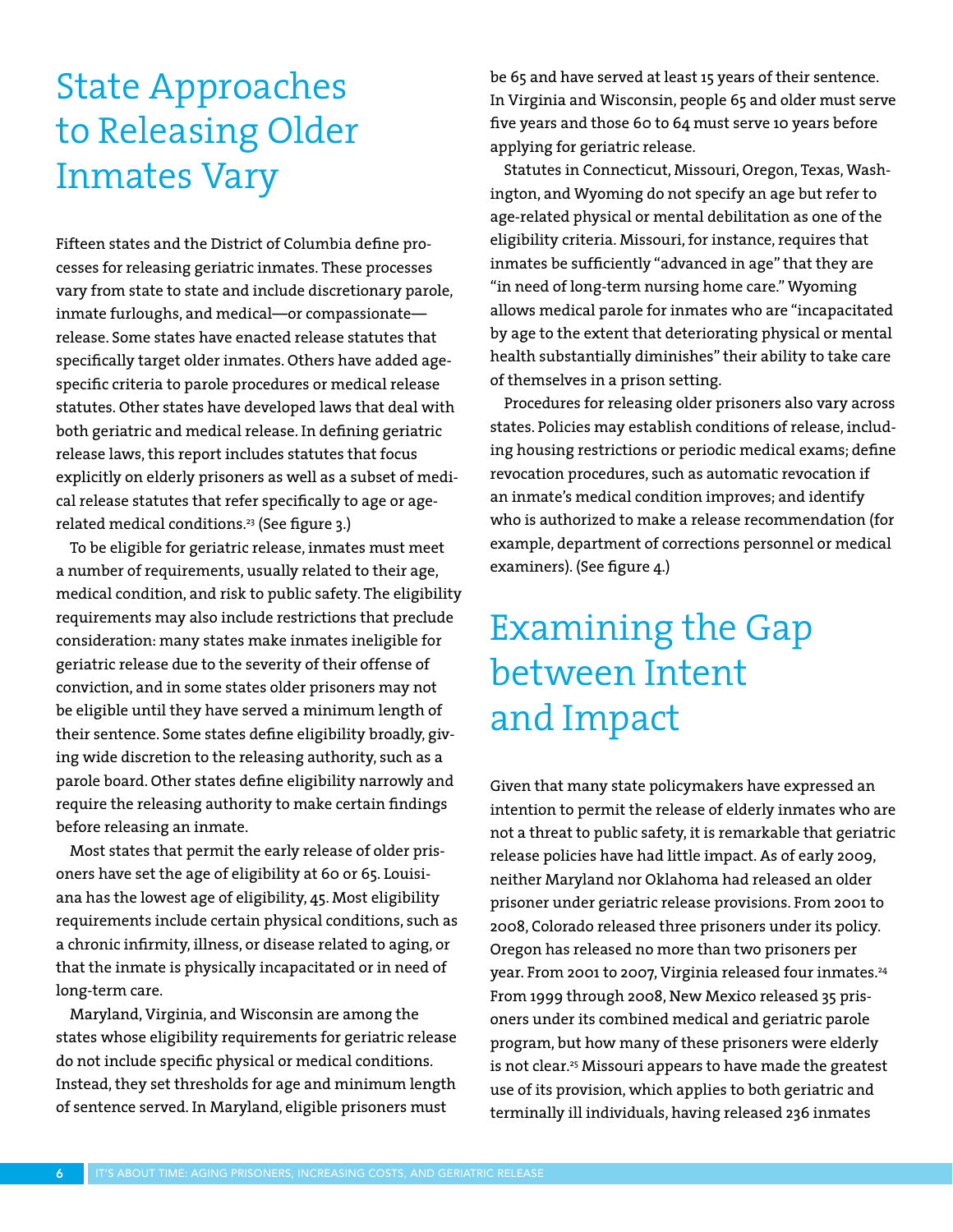# Figure 3: States with Geriatric-Related Release Policies

| <b>State</b> | Statutory/<br><b>Administrative Provision</b>   | <b>Minimum</b><br>Age | <b>Eligible Applicants</b>                                                                                                                                                                                                                             |
|--------------|-------------------------------------------------|-----------------------|--------------------------------------------------------------------------------------------------------------------------------------------------------------------------------------------------------------------------------------------------------|
| AL           | Ala. Code §§ 14-14-1 to 14-14-7                 | 55                    | Must be 55 years or older and suffer from a chronic life-threatening<br>infirmity, life-threatening illness, or chronic debilitating disease related<br>to aging.                                                                                      |
| CO           | Colo. Rev. Stat. §§ 17-1-102; 17-<br>22.5-403.5 | 65                    | Must be 65, incapacitated, incapable of caring for oneself, not a threat<br>to society, not likely to re-offend, and not convicted of certain felonies.                                                                                                |
| CT           | Conn. Gen. Stat. § 54-131k                      |                       | Must be physically or mentally debilitated from age or illness, incapable<br>of being a threat to society, and have served half of their sentence.                                                                                                     |
| <b>DC</b>    | D.C. Code § 24-465                              | 65                    | Must be 65 and have a chronic, age-related problem that arose after<br>sentencing.                                                                                                                                                                     |
| LA           | La. Rev. Stat. Ann. § 15:574.4(A)(2)            | 45                    | Must be 45 and have served 20 years of at least a 30-year sentence.                                                                                                                                                                                    |
| <b>MD</b>    | Md. Code Ann., Crim. Law § 14-<br>101(g)        | 65                    | Must be 65 and have served at least 15 years of a sentence for a crime<br>of violence.                                                                                                                                                                 |
| <b>MO</b>    | Mo. Rev. Stat. § 217.250                        |                       | Must be advanced in age to the point of needing long-term nursing<br>home care.                                                                                                                                                                        |
| <b>NC</b>    | N.C. Gen. Stat. §§ 15A-1369 to -<br>1369.5      | 65                    | Must be 65 years or older and suffer from chronic infirmity, illness, or<br>disease related to aging; and be incapacitated to the extent that they do<br>not pose a public safety risk.                                                                |
| <b>NM</b>    | N.Mex. Stat. § 31-21-25.1                       | 65                    | Must be 65, have chronic illness/infirmity/disease related to aging, and<br>must not be a danger to themselves or society.                                                                                                                             |
| <b>OK</b>    | Okla. St. Tit. 57, § 332.7                      | 60                    | Must have committed their crime before 7/1/1998, be 60 years of age,<br>and have served at least 50% of a sentence imposed under applicable<br>truth-in-sentencing guidelines.                                                                         |
| OR.          | Ore. Rev. Stat. § 144.122(1)(c)                 |                       | Must be elderly and permanently incapacitated in such a<br>manner that they are unable to move from place to place without assis-<br>tance of another person.                                                                                          |
| TX           | Tex. Gov't. Code § 508.146                      |                       | Elderly, physically disabled, mentally ill, terminally ill, or mentally<br>retarded individuals or those who have a condition requiring long-term<br>care, and are not a threat to public safety based on their condition and<br>a medical evaluation. |
| <b>VA</b>    | Va. Code Ann. § 53.1-40.01                      | 60 or 65              | People age 60 who have served 10 years or those who are age 65 and<br>have served 5 years.                                                                                                                                                             |
| <b>WA</b>    | Wash. Rev. Code § 9.94A.728                     |                       | Have a serious medical condition that is expected to require costly care<br>or treatment and are physically incapacitated due to age or medical<br>condition or expected to be so at the time of release.                                              |
| WI           | Wis. Stat. § 302.1135                           | 60 or 65              | Must be age 60 and have served 10 years or age 65 and have served 5<br>years; may seek petition for release to extended supervision.                                                                                                                   |
| WY.          | Wyo. Stat. Ann. § 7-13-424                      |                       | Must be incapacitated by age to the extent that deteriorating physical<br>or mental health substantially diminishes their ability to provide self-care<br>within a correctional facility.                                                              |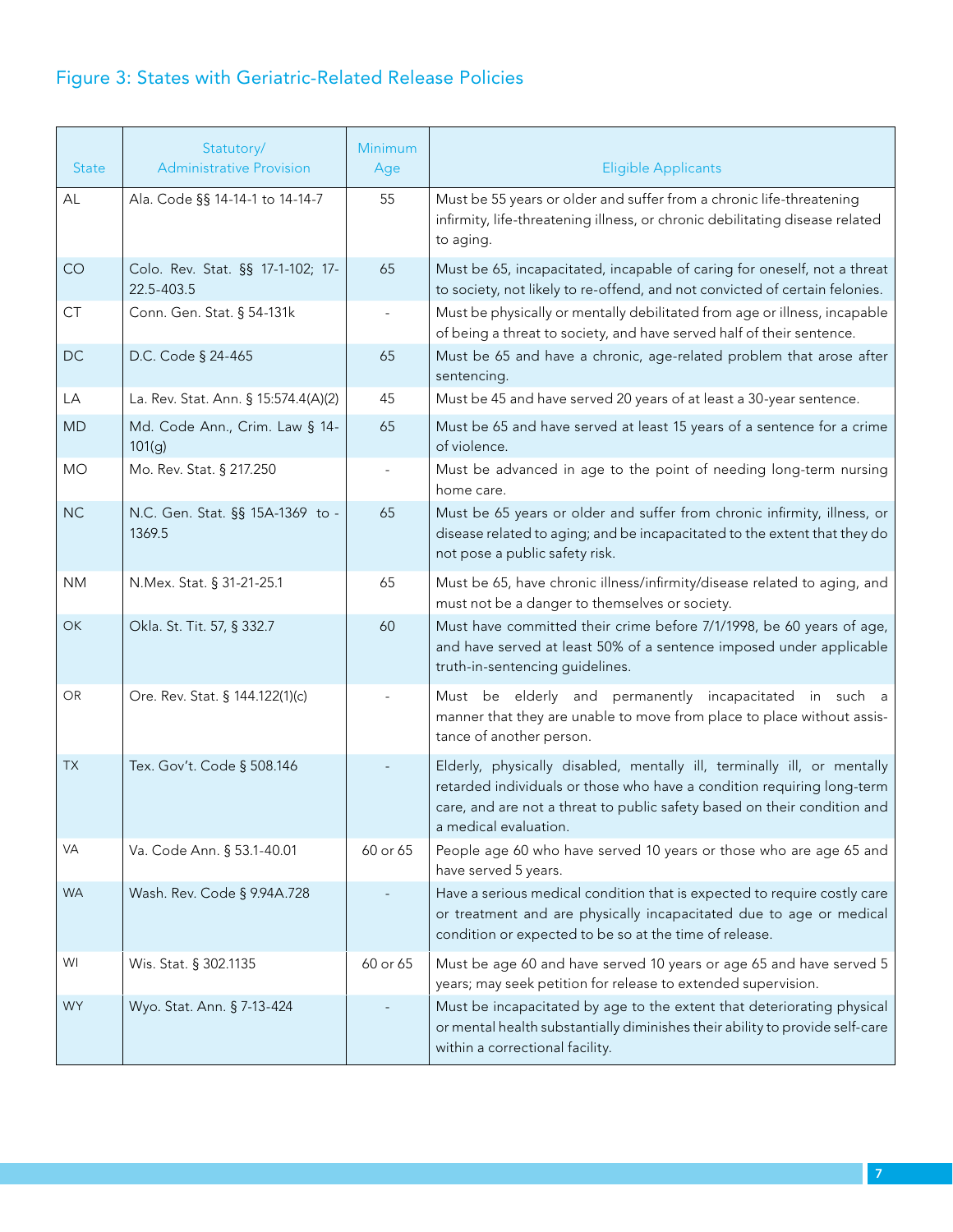## Figure 4: Elements of Geriatric and Medical Release Policies

The following items may be defined either in a statute or by agency policy and protocol.

Eligibility requirements

- > Minimum age
- > Minimum time served
- > Medical needs

#### Types of exclusions

- > Conviction offenses
- > Previous criminal history

#### Application

- > Parties eligible to make application
- > Agency to which application is made

#### Evaluation

- > Public safety or risk assessments
- > Medical conditions (if applicable)
- > Party responsible for making evaluations
- > Existing parole guidelines
- > Agency responsible for final release decision

#### Conditions of release

- > Release plan
- > Predetermined release location
- > Program participation
- > Monitoring
- > Reporting requirements
- > Level of supervision (if applicable)
- > Length of supervision (if applicable)

#### Revocation

- > Reason(s)
- > Responsible agency
- > Procedures

from 1998 through 2008. This figure, however, may reflect a large proportion of people who were terminally ill; at least 64 percent of this group has died since being released.26

Several dynamics account for the relatively low impact geriatric release mechanisms have on states' elderly inmate populations. These include components of states' policies that may make the process of releasing older inmates less effective or efficient. For example, the statutes may define the eligible population narrowly, as noted earlier, or procedural issues may cause confusion or delays. Four contributing factors may be restricting the number of older inmates that states release: political considerations and public opinion, eligibility requirements, application procedures, and referral and review processes. These four topics are discussed below.

# POLITICAL CONSIDERATIONS AND PUBLIC OPINION

Politics and public sentiment present obstacles to fully using statutes already on the books. Releasing older inmates can be viewed as politically unwise, fiscally questionable, or philosophically unpalatable.

The decision to grant early release to any prisoner can be politically risky, regardless of potential cost savings. Data or predictions about older inmates' relatively low rates of recidivism may not sway public opinion. A commonly cited reservation is that offenders placed in nursing homes may prey upon an already vulnerable population. A Mansfield University survey of Pennsylvania residents in 2004 found that only 45 percent of respondents favored the early release to parole for chronically or terminally ill inmates, even if they posed no threat to society.<sup>27</sup>

Many opponents of geriatric release question whether cost savings will be realized. Most analyses of the impact of such policies focus on the cost savings to correctional agencies and, therefore, reveal only part of the fiscal picture. Policymakers and taxpayers want to know whether costs are simply being shifted to other state agencies, such as social service or health departments, or to the federal government through Medicare or Medicaid reimbursements after individuals return to the community. For many other opponents, the desire to keep individu-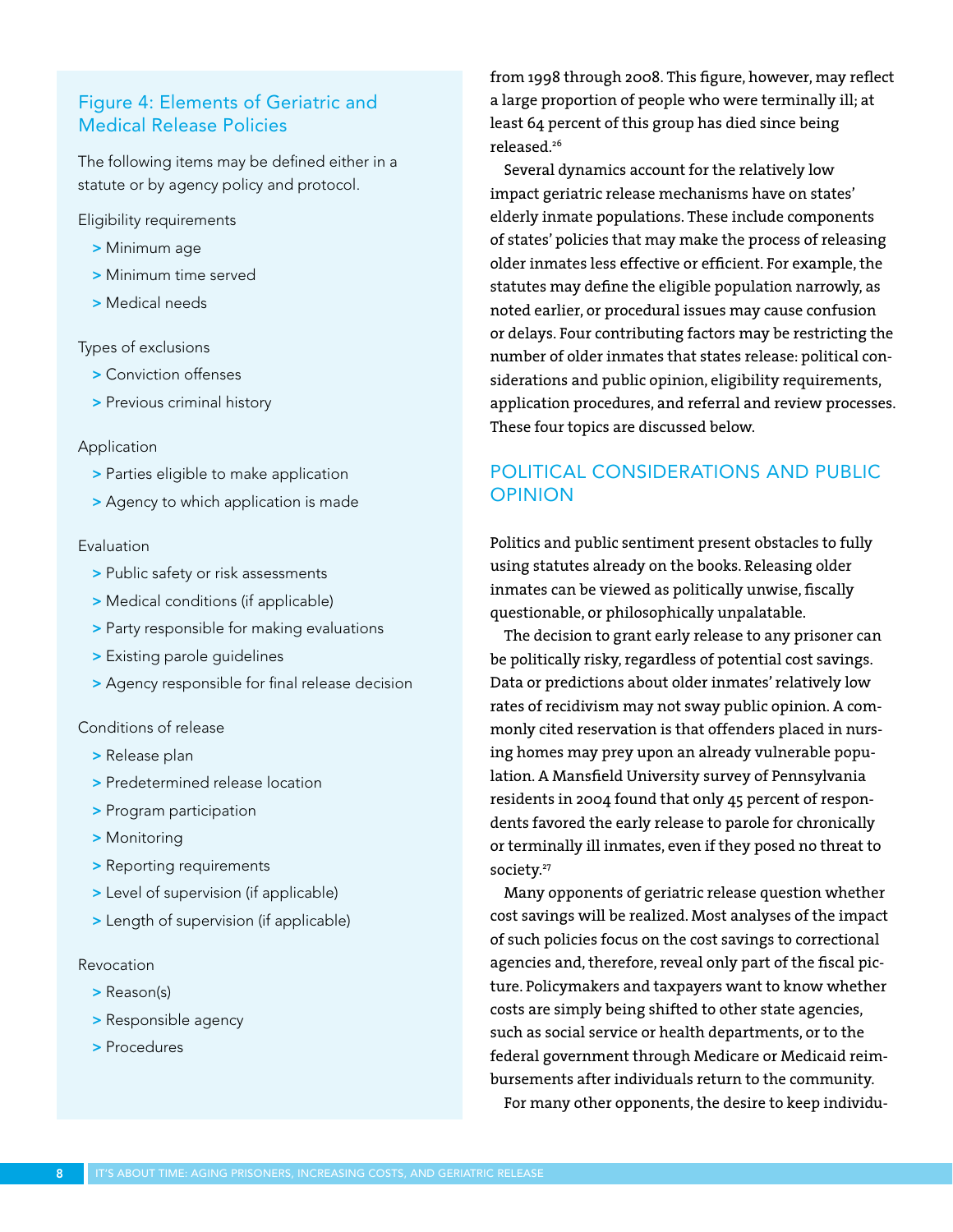als confined may trump any other considerations. As Will Marling, executive director of the National Organization for Victim Assistance, said, "If a person is sentenced to life, we know they are naturally going to get old. A life sentence should mean life"<sup>28</sup>

# ELIGIBILITY REQUIREMENTS

In developing geriatric release statutes and procedures, policymakers often exclude individuals convicted of violent offenses or sex offenses and those sentenced to life imprisonment. For these populations, punishment as a goal of incarceration may outweigh considerations of correctional cost savings or the prospect that age has rendered a person less dangerous. Although this rationale is understandable, the result is that geriatric release policies may apply to only a small subset of older inmates.

In 2008, one in 11 U.S. prisoners—more than 140,000 individuals—were serving a life sentence; 29 percent of them (roughly 41,000 people) have no possibility of parole.29 In Pennsylvania, a 2003 study of inmates 50 and older found that older prisoners were more likely to have been incarcerated for serious offenses, including rape, murder, robbery, aggravated assault, and burglary; 66 percent were serving maximum sentences of 10 years or more, with 21 percent serving life sentences.<sup>30</sup> A 2006 report on North Carolina prisoners showed that almost 60 percent of inmates ages 50 and older were serving sentences for violent or sex crimes, including sexual assault, habitual felonies, and murder in the first or second degree. Most were serving a sentence of life or of 10 years to life.31 As larger numbers of people convicted of serious and violent crimes grow old in prison, categorically excluding them from consideration may result in fewer releases and less potential cost savings.

Similarly, states that restrict geriatric release to inmates who have a grave physical condition or terminal illness are likely to discharge only a small number of people. Washington State, for instance, released only 22 prisoners in five years under its original "extraordinary medical placement" statute, which sanctioned such placement only for those inmates who are physically incapacitated due to age or a medical condition.<sup>32</sup> In 2009, the legislature modified the eligibility criteria to include inmates who are not yet infirm but are *expected* to be physically

incapacitated at the time of their release. As a result of this change, not only will more prisoners be eligible for placement, but the state Department of Corrections (DOC) could avoid incurring higher medical costs by releasing some individuals before they become gravely ill in prison.33 The Washington State DOC has projected that it could release as many as 44 offenders older than 55 between 2009 and 2011, for an estimated savings of up to \$1.5 million.34

### APPLICATION PROCEDURES

Some application procedures may discourage older prisoners from seeking geriatric release. Virginia's geriatric release provision, for example, is limited to offenders who have no convictions for Class 1 felonies and are either at least 60 years old and have served at least 10 years of their sentence, or at least 65 years old and have served at least five years of their sentence. This provision was adopted in 1994 as part of the state's truth-in-sentencing (TIS) reform package. Although this provision was originally applicable only to offenders sentenced under TIS laws, in 2001 lawmakers expanded geriatric release to apply to all state prisoners.

To be considered for geriatric release, inmates must apply to the Virginia Parole Board. Relatively few do this, however. According to the Virginia Criminal Sentencing Commission, only 39 of the 375 eligible inmates—roughly 10 percent—applied in 2004. In 2007, only 52 out 500 eligible individuals applied.35 These low numbers might reflect a procedural conundrum. Once inmates are eligible for discretionary parole release, they are automatically considered for parole annually. However, those who apply for geriatric release forfeit that year's automatic parole hearing. Because the parole board will not consider cases on both grounds in the same year, parole-eligible individuals have little incentive to apply for geriatric release. On the other hand, people convicted under the state's TIS laws—who are by definition ineligible for discretionary parole release—have only the option of applying for geriatric release. As more of them become eligible for geriatric release, Virginia could make more frequent use of its provision by automatically reviewing their cases, rather than relying on individuals to apply for consideration.<sup>36</sup>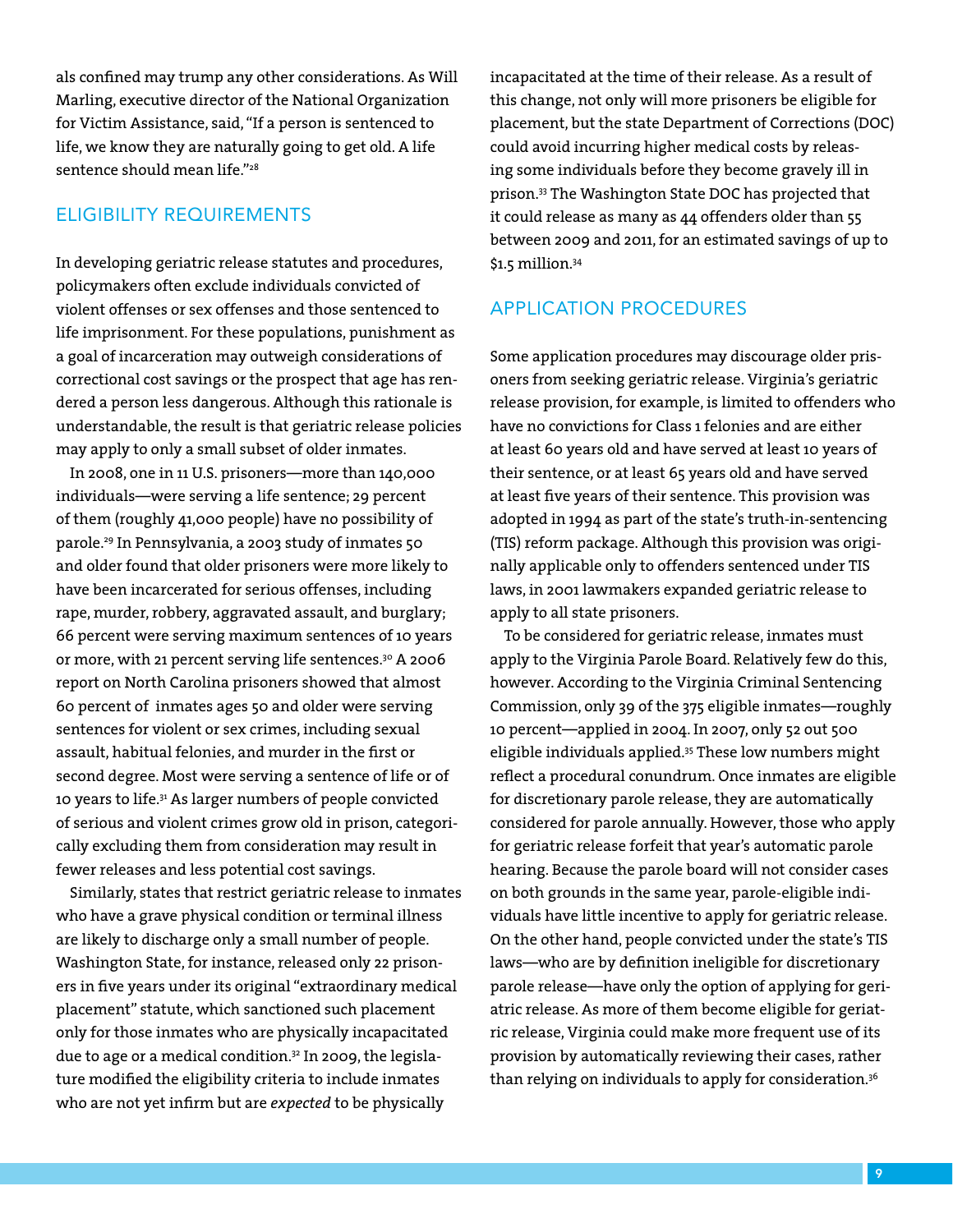### REFERRAL AND REVIEW PROCESSES

The process of referral and review is often complex and lengthy. It takes time to follow geriatric or medical release procedures, such as identifying potentially eligible inmates, compiling relevant information for review by the parole board or another releasing authority, developing release plans, and securing housing and medical care in the community. Delays are not uncommon, especially when staffing is inadequate or processing is inefficient.

Alabama attempted to expedite release proceedings by specifying a time frame for the Board of Pardons and Paroles to decide whether qualified inmates would be granted medical or geriatric parole, in part because some inmates had died while waiting for their parole applications to be reviewed.37 After several failed attempts to change the paroling process, in 2008 the legislature created a discretionary medical furlough program, administered by the Department of Corrections. Geriatric inmates—persons 55 years of age or older who suffer from a chronic life-threatening infirmity or illness or a chronic debilitating disease related to aging and who pose a low risk to public safety—are now eligible for medical furlough, unless they were convicted of capital murder or a sexual offense. Still, even under the medical furlough program, releases can be time-consuming: as of August 2009, only three inmates had been released under the statute.38

In Texas, a review of staffing and the referral process resulted in expanded use of geriatric or medical release and more efficient procedures. In 1991, the Texas legislature created the Medically Recommended Intensive Supervision (MRIS) program to allow for the early release of nonviolent offenders who are deemed not to be a risk to society because of their medical conditions. Under the program, the Texas Correctional Office for Offenders with Mental or Medical Impairments (TCOOMMI) identifies inmates who are "elderly, physically disabled, mentally ill, terminally ill, or mentally retarded" and recommends their cases to the Board of Pardons and Paroles (BPP). Violent offenders and those who used a weapon as part of their offense are not eligible.

In the years following its creation, few elderly inmates were released through MRIS. Overall BPP approval rates for MRIS had been declining through fiscal year 2002,

and out of 352 individuals released through special needs parole during fiscal years 1996 through 1999, only 16 were elderly.39 A management audit in 2002 found delays or problems in the utilization of MRIS for all eligible prisoners. One factor identified as contributing to the delays was staff resources, which were insufficient to process referrals, complete interviews, compile relevant medical information, and coordinate case presentations to the parole board.

In response to this problem, TCOOMMI contracted the Department of Aging and Disability Services (DADS) for case management services. The DADS staff conduct all pre-release interviews, handle federal entitlement applications, and coordinate post-release services, including placement in nursing homes, hospices, or at other facilities.40 To ensure that staff make timely referrals for offenders with terminal illnesses or long-term care needs, TCOOMMI also made unit physicians responsible for initiating referrals. (Previously, TCOOMMI would request medical summaries for any referral received from internal or external sources, a process that typically had unit medical staff completing paperwork for offenders whose conditions were not deemed clinically appropriate for early release.) The streamlined referral process helps target appropriate inmates for release and reduces paperwork and processing times.<sup>41</sup>

Few states regularly examine their use of parole for elderly offenders and modify procedures based on continual analysis. Those that do—Texas is one example are in a better position to maximize their use of release mechanisms for older prisoners.

# Recommendations

Early release for older inmates has attracted attention because it promises cost savings at relatively low risk to public safety. However, the practice can be at odds with other criminal justice goals, such as retribution or incapacitation. Because of this conflict, geriatric release policies can be difficult to implement effectively.

1. States that want to reduce corrections spending by releasing elderly inmates should generate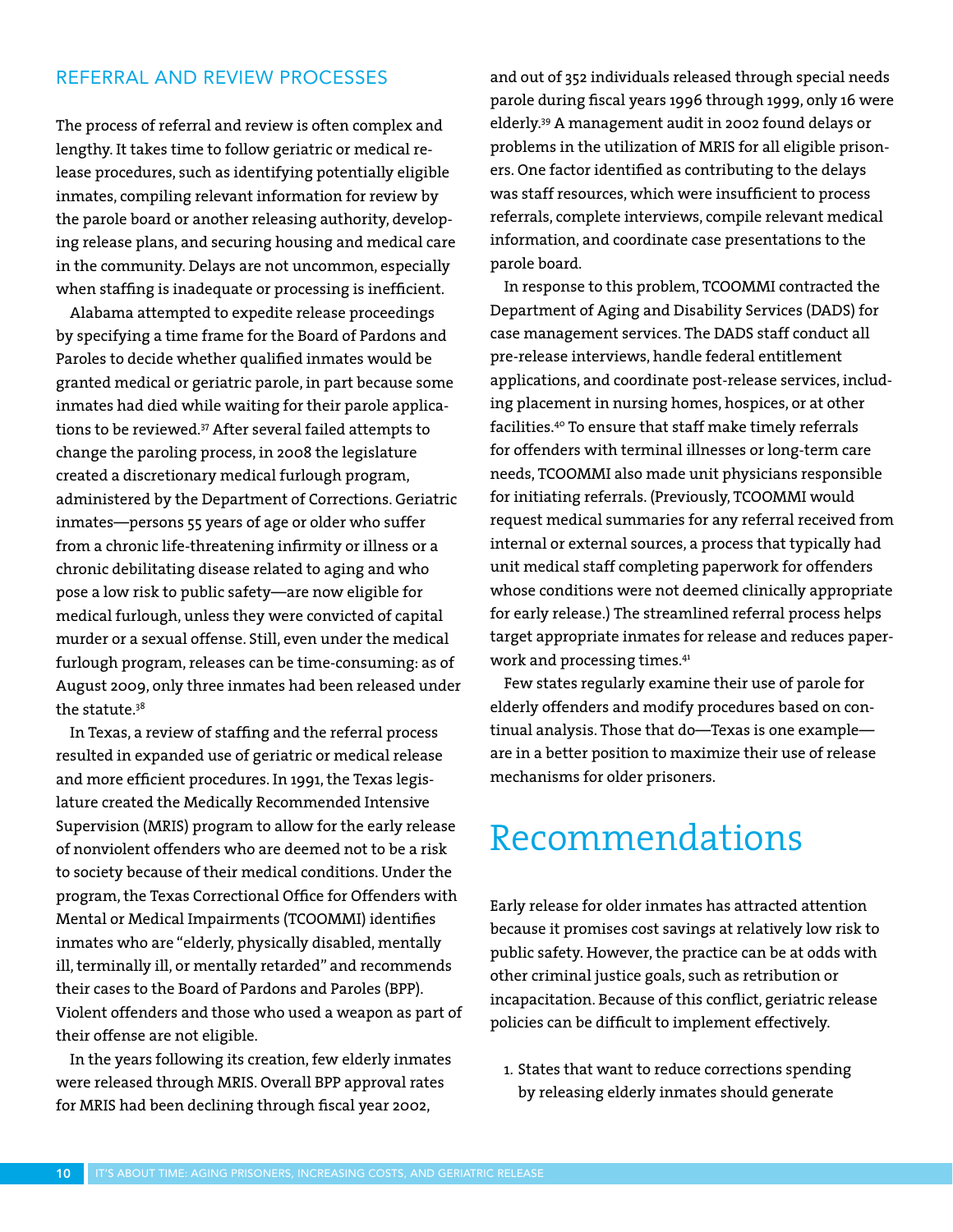comprehensive estimates of the overall cost savings to taxpayers—not just to corrections agencies. These can address the political and practical concerns that geriatric release merely shifts costs to other state agencies, the federal government, or localities. Such analyses will not only inform discussions about geriatric release policies and practices, but can also result in a more transparent decision-making process. Once geriatric release policies are in place, states should continue to examine them to make sure they are working as intended and as efficiently as possible.

- 2. Applying the principle that "what gets measured gets done," states should measure and monitor geriatric release mechanisms and require reporting about how they are used. Alabama, New Mexico, and Washington require annual reports to the legislature on applications, grants, denials for release, and returns to custody. States—especially those that employ general medical release policies—should also collect and report data pertaining to the age and medical condition of inmates who are released. Assessing this basic information will help officials see the results of geriatric release over time and gauge whether policies are having the desired impact.
- 3. States should also be sure to examine the geriatric release process at every stage to identify and address potential and existing obstacles. For example, are eligibility requirements and exclusions too narrow, resulting in too small a pool of inmates who qualify? Are application procedures confusing or burdensome? Are cases reviewed in a timely fashion? Are releases frequently denied at the final stage of the process? In addition to evaluating their own systems on an ongoing basis, states should review the policies and practices of other jurisdictions to help identify factors that can make geriatric release more or less effective.
- 4.Because public safety is an overriding concern when it comes to releasing elderly prisoners, states should consider developing and validating

assessment instruments that can identify people within this population who are at low risk of recidivism. As part of an effective release policy, such instruments would be more reliable than individual judgment at identifying risk levels and the type of supervision an older prisoner would need in the community. Risk and needs assessment instruments would be especially useful in states where eligibility for geriatric release is defined by age rather than by a physical incapacitation that prevents someone from being a threat to society.

- 5. States that do not restrict geriatric release to people who are terminally ill, severely incapacitated, or bedridden may need to develop creative strategies so that older, but not entirely infirm, individuals can complete their sentences in the community. Testing nontraditional approaches to reducing the geriatric population would be worthwhile; in 2009, for example, the Federal Bureau of Prisons initiated a two-year Elderly Offender Home Detention Pilot Program to allow certain inmates 65 and older to complete their sentences while under confinement and supervision in their own residence. Supportive housing and the medical home model—which refers to an approach to providing comprehensive, coordinated primary care, not placement at a residential facility—may also be promising, but additional housing and health care options are needed.
- 6.More information is also necessary to develop and implement effective reentry programs and supervision plans for elderly people who are released from prison. One place to start is by adapting existing reentry programs to address the medical, mental health, housing, employment, and social needs of older individuals. Postrelease supervision should be modified to address geriatric issues, and parole officers should be trained to understand the needs of older parolees. Since little is known about what older, formerly incarcerated people require to succeed in the community, stakeholders—including correctional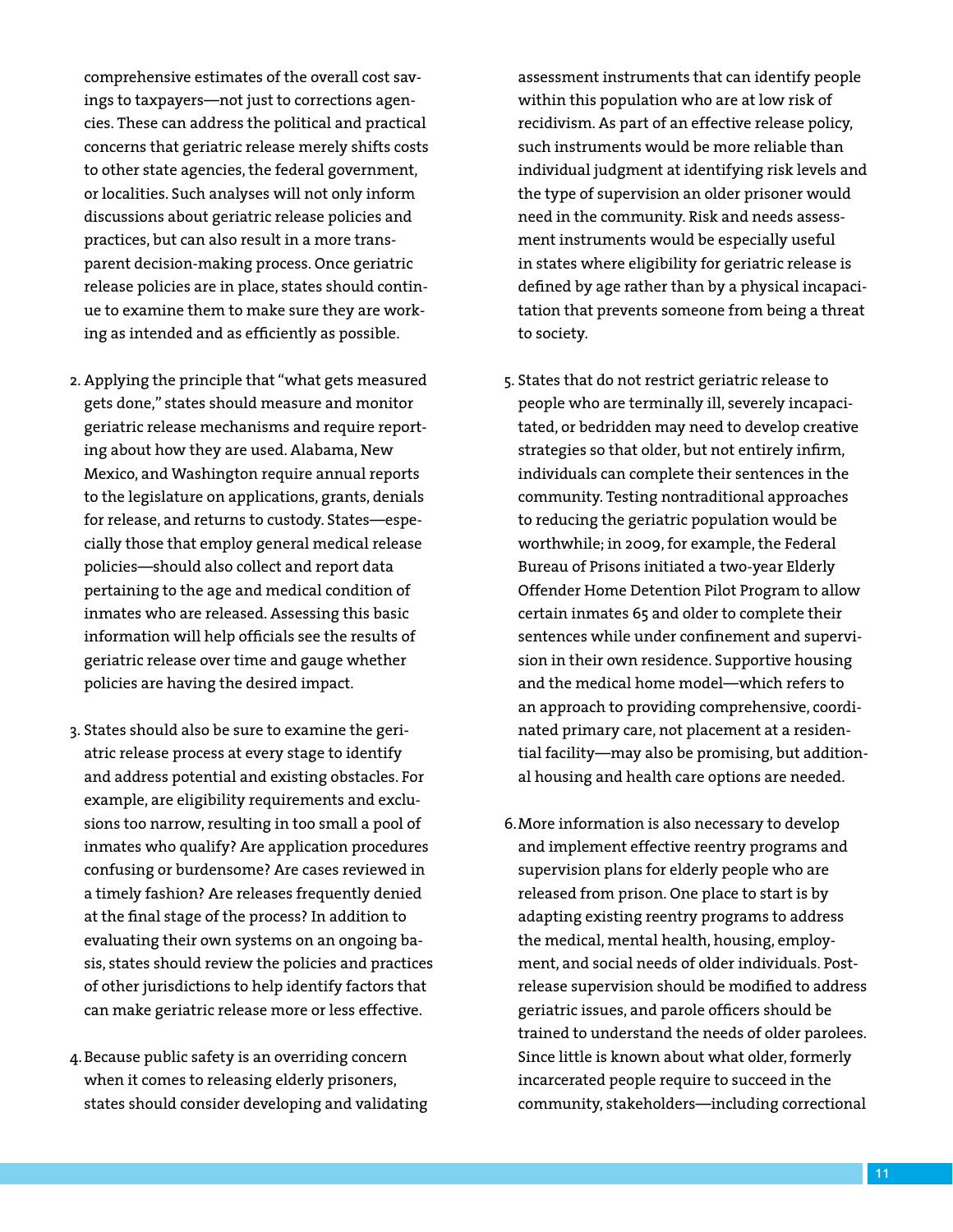administrators and staff; probation and parole staff; current and former inmates and their families; health care practitioners; service providers; researchers; and policymakers—must collaborate to develop innovative solutions to working with this population.

7. States should consider lowering the age at which inmates are defined as "elderly." Doing so would make more individuals eligible for geriatric release and potentially increase cost savings. This recommendation may be more politically feasible if states combine a lower age threshold with geriatric-specific risk and needs assessments, establish reentry programs and supervision plans (as discussed earlier), or develop pilot programs for releasing inmates who are 55 to 60 years old.

# Conclusion

The need to reduce corrections costs without jeopardizing public safety provides states with an opportunity to introduce or refine geriatric release policies. The challenge is to make existing policies more effective and to identify and assess new approaches to managing an aging population that is expected to grow. States with provisions for geriatric release can lead the way by making greater use of them and evaluating the outcomes. States that have not created such policies can test innovative strategies and help the criminal justice field learn more about what works, particularly with regard to reentry and community supervision for an elderly population that is ill, infirm, or both.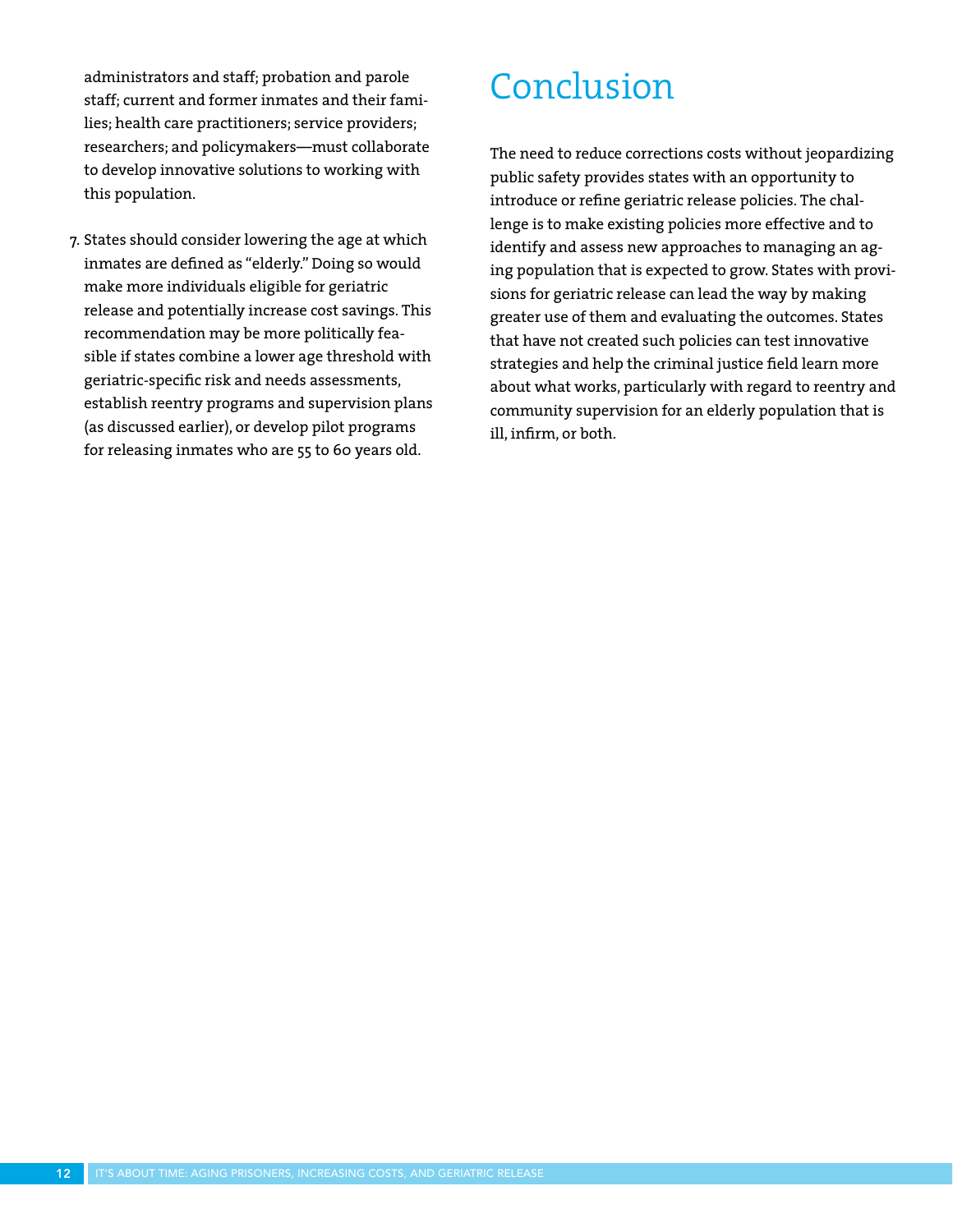### ENDNOTES

- 1 Pew Center on the States Pew Public Safety Performance Project, One in 100: Behind Bars in America 2008 (2008).
- 2 U.S. Bureau of Justice Statistics, National Prisoner Statistics Series, http:// www.ojp.usdoj.gov/bjs/prisons.htm (accessed October 30, 2009).
- 3 Charlotte A. Price, Aging Inmate Population Study, (North Carolina: Department of Corrections Division of Prisons, 2006).
- 4 Dr. James E. Arndt et al., A Balanced Approach: Assisted Living Facilities for Geriatric Inmates (Virginia: Department of Corrections, 2008; prepared under 2008 Appropriations Act Chapter 879 Item 387-B).
- 5 Oklahoma Department of Corrections, Managing Increasing Aging Inmate Populations (2008).
- 6 Pew Center on the States Public Safety Performance Project, Public Safety, Public Spending: Forecasting America's Prison Population 2007-2011 (Revised June 2007).
- 7 B. Jaye Anno et al., Correctional Health Care: Addressing the Needs of Elderly, Chronically Ill, and Terminally Ill Inmates (Washington, DC: U.S. Department of Justice, National Institute of Corrections, 2004).
- 8 Anthony A. Sterns et al., "The Growing Wave of Older Prisoners: A National Survey of Older Prisoner Health, Mental Health and Programming," Corrections Today (August 2008). 41 states responded to the survey.
- B. Jaye Anno et al., Correctional Health Care: Addressing the Needs of Elderly, Chronically Ill, and Terminally Ill Inmates (Washington, DC: U.S. Department of Justice, National Institute of Corrections, 2004).
- 10 Jeremy L. Williams, The Aging Inmate Population: Southern States Outlook (Atlanta, GA: Southern Legislative Conference of The Council of State Governments, December 2006).
- 11 Brie Williams and Rita Abraldes, "Growing Older: Challenges of Prison and Reentry for the Aging Population," in Public Health Behind Bars: From Prisons to Communities, edited Robert B. Greifinger (New York, NY: Springer, 2007).
- 12 Mike Mitka, "Aging Prisoners Stressing Health Care System," Journal of the American Medical Association 292 (2004), as cited in Timothy Curtin, The Continuing Problem of America's Aging Prison Population and the Search for a Cost-Effective and Socially Acceptable Means of Addressing It (Illinois: The Elder Law Journal 15, 2007) p.481.
- 13 E.F. Fitzgerald et al., "Health Problems in a Cohort of Male Prisoners at Intake and During Incarceration," Journal of Prison and Jail Health 4: 61-76 (1984).
- 14 Anthony A. Sterns et al., "The Growing Wave of Older Prisoners: A National Survey of Older Prisoner Health, Mental Health and Programming," Corrections Today (August 2008).
- 15 B. Jaye Anno et al., Correctional Health Care: Addressing the Needs of Elderly, Chronically Ill, and Terminally Ill Inmates (Washington, DC: U.S. Department of Justice, National Institute of Corrections, 2004).
- 16 Charlotte A. Price, Aging Inmate Population Study, Addendum Report (North Carolina: Department of Corrections Division of Prisons, 2007).
- 17 The Center for Excellence in Aging and Geriatric Health and The College of William and Mary, Study of the Older Inmate Population in Virginia and Its Budget Implications (Virginia; presentation prepared for the House Appropriations Committee Retreat 2003).
- 18 John H. Laub and Robert J. Sampson. Shared Beginnings, Divergent Lives. (Cambridge, MA: Harvard University Press, 2003).
- 19 Darrell J. Steffensmeier et al., "Age and the distribution of crime," American Journal of Sociology, 94(4), 803-831 (1989).
- 20 Brie Williams and Rita Abraldes, "Growing Older: Challenges of Prison and Reentry for the Aging Population," in Public Health Behind Bars: From Prisons to Communities, edited Robert B. Greifinger (New York, NY: Springer, 2007).
- 21 Barry Holman, "Nursing homes behind bars: The elderly in prison," Coalition for Federal Sentencing Reform, 2(1), 1-2 (1998). See also Robyn L. Cohen, Probation and Parole Violators in State Prison, 1991 (Washington, DC: Bureau of Justice Statistics, 1995).
- 22 United States Sentencing Commission, Measuring Recidivism: The Criminal History Computation of the Federal Sentencing Guidelines (May 2004).
- 23 Thirty-nine states have medical release policies that apply to prisoners who are severely or terminally ill, regardless of their age. See Ben Gorman, "With soaring prison costs, states turn to early release of aged, infirm inmates." National Conference of State Legislatures, http://www.ncsl .org/default.aspx?tabid=14647 (accessed March 15, 2010).
- 24 Virginia Criminal Sentencing Commission, Virginia's Geriatric Release Provision (Virginia: VCSC 2008).
- 25 Sherry Stevens, Deputy Director of the New Mexico Adult Parole Board, phone interview by Adrienne Austin, New York, NY, February 18, 2009.
- 26 David Oldfield, Director of Research and Evaluation for the Missouri Department of Corrections, phone interview by Adrienne Austin, New York, NY, February 19, 2009.
- 27 General Assembly of the Commonwealth of Pennsylvania, Joint State Government Commission. Report of the Advisory Committee on Geriatric and Seriously Ill Inmates. Harrisburg, PA: June 22, 2005.
- 28 Stephanie Chen. "Prison health-care costs rise as inmates grow older and sicker." CNN, http://www.cnn.com/2009/CRIME/11/13/aging.inmates/ index.html (accessed November 13, 2009).
- 29 Ashley Nellis and Ryan S. King, No Exit: The Expanding Use of Life Sentences in America (Washington DC: The Sentencing Project, 2009).
- 30 Pennsylvania Department of Corrections, Elderly Inmate Profile (undated). http://www.portal.state.pa.us/portal/server.pt/gateway/ PTARGS\_0\_482992\_0\_0\_18/elderlyinmateprofile.pdf (accessed October 18, 2009).
- 31 Charlotte A. Price, Aging Inmate Population Study, (North Carolina: Department of Corrections Division of Prisons, 2006).
- 32 Washington State Engrossed House Bill Report, HB 2194, An act relating to extraordinary medical placement for offenders (As reported by House Committee on Human Services and Ways & Means: requested by the Department of Corrections, 2009). http://apps.leg.wa.gov/documents/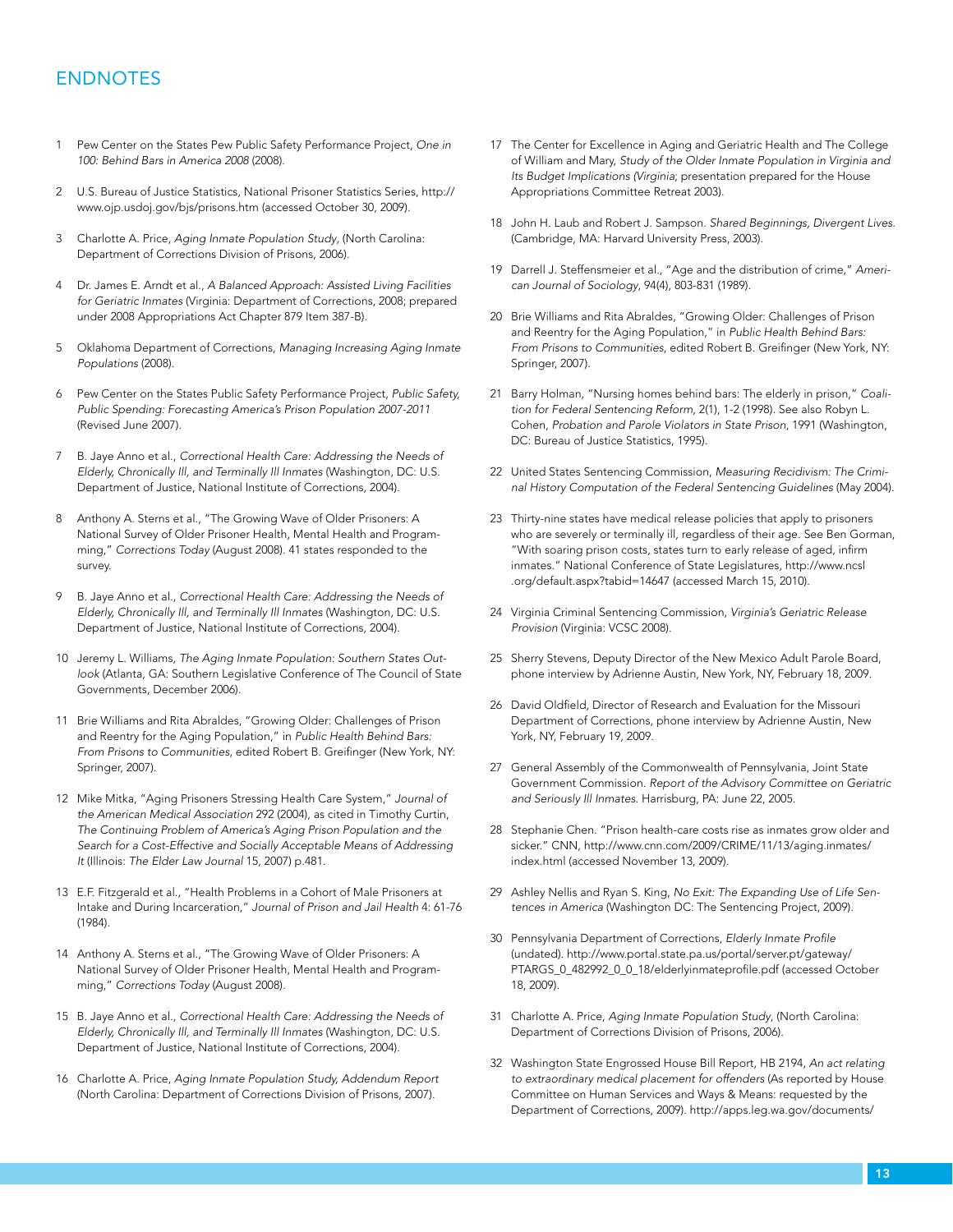billdocs/2009-10/Pdf/Bill%20Reports/House/2194.E%20HBR%20PL%2009. pdf (accessed December 28, 2009).

- 33 Washington State House Bill Report, HB 2194, An act relating to extraordinary medical placement for offenders (As reported by House Committee on Human Services and Ways & Means: requested by the Department of Corrections, 2009).
- 34 Multiple agency fiscal note summary, HB 2194, Washington State. March 11, 2009. https://fortress.wa.gov/ofm/fnspublic/ legsearch.asp?BillNumber=2194&SessionNumber=61 (accessed December 28, 2009).
- 35 Dr. Rick Kern. Presentation to the Commonwealth of Virginia Senate Finance Committee. Richmond, VA: Virginia Criminal Sentencing Commission. http://sfc.state.va.us/pdf/Public%20Safety/2009/ 012309%20Kern%20Presentation.pdf (accessed January 23, 2009.
- 36 Dr. James E. Arndt et al., A Balanced Approach: Assisted Living Facilities for Geriatric Inmates (Virginia: Department of Corrections, 2008; prepared under 2008 Appropriations Act Chapter 879 Item 387-B).
- 37 Carla Crowder, "Medical, geriatric paroles weighed," The Birmingham News, January 10, 2004.
- 38 Markeshia Ricks, "It's tough for terminally ill inmates to receive medical furloughs in Alabama," Montgomery Advertiser, August 23, 2009.
- 39 Carole Keeton Strayhorn, "Public Safety and Corrections," in Recommendations of the Texas Comptroller (Texas: Comptroller of Public Accounts, 2000).
- 40 Dee Wilson, Director of the Texas Correctional Office on Offenders with Medical or Mental Impairments. February 20, 2009. Personal e-mail.
- 41 The Texas Board of Criminal Justice, The Biennial Report of the Texas Correctional Office of Offenders with Medical and Mental Impairments (Texas: 2007).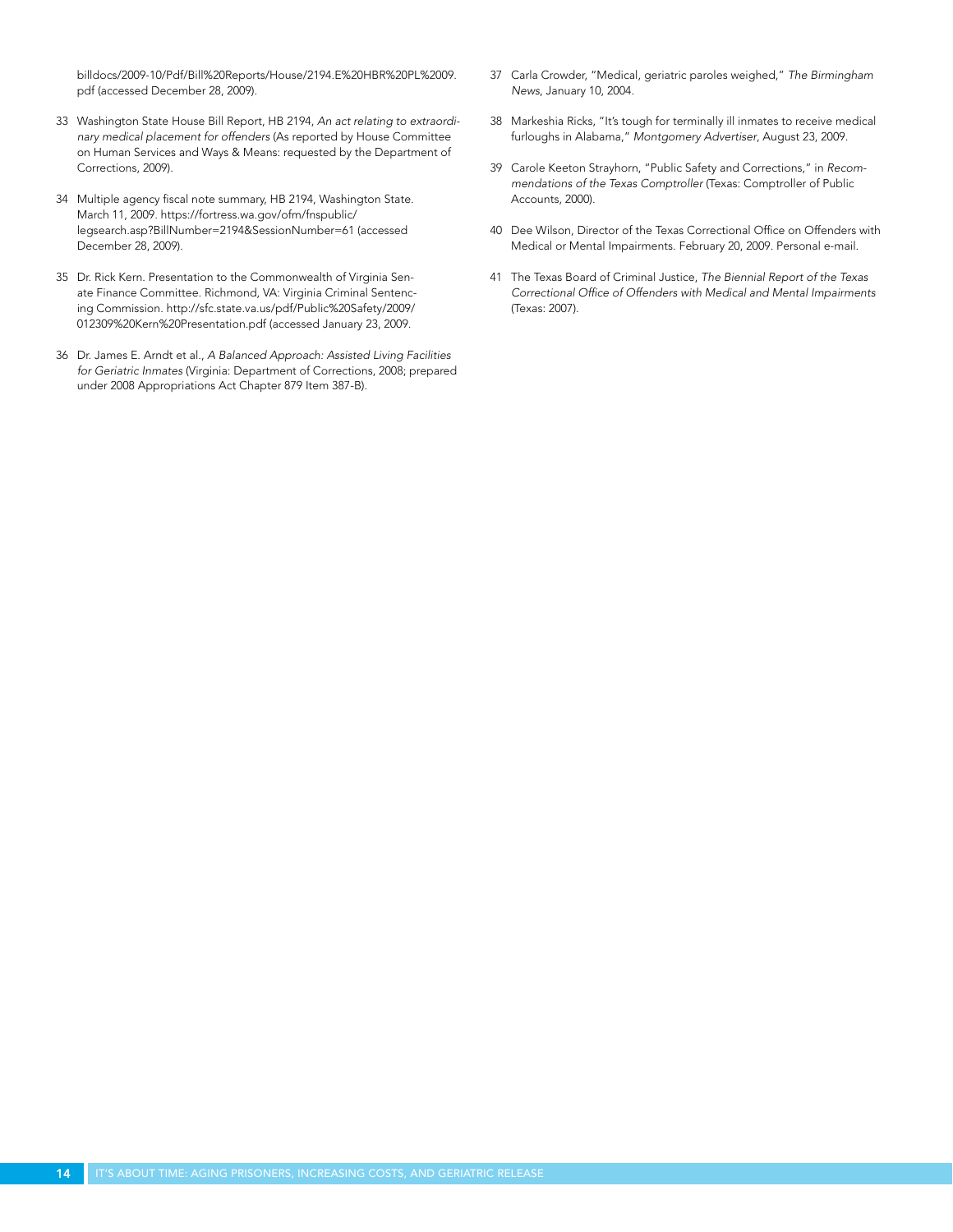#### © Vera Institute of Justice 2010. All rights reserved.

The author thanks Don Stemen at Loyola University Chicago for his examination of this topic while at the Vera Institute, Dr. Brie Williams of the Division of Geriatrics at the University of California, San Francisco, for her expertise and input, and Alison Lawrence of the National Conference of State Legislatures and Roger K. Warren of the National Center on State Courts for sharing their research. The author is grateful to Vera staff members Adrienne Austin and Michael Woodruff for their research assistance and to Jules Verdone, Abbi Leman, and Robin Campbell for editorial assistance. Finally, thanks to Peggy McGarry and Dan Wilhelm of the Vera Institute, and Adam Gelb, Richard Jerome, Brian Elderbroom, and Ryan King of the Pew Center on the States for providing feedback on this publication.

Edited by: Jules Verdone

Photo: istockphoto.com/mrrabbit2502

Additional copies are available from the Vera Institute of Justice, 233 Broadway, 12th Floor, New York, NY 10279, (212) 334-1300. An electronic version is posted on Vera's web site at www.vera.org/sentencingandcorrections.

For more information about Vera's Center on Sentencing and Corrections, contact the center's director, Peggy McGarry, at pmcgarry@vera.org.

The Vera Institute of Justice is an independent nonprofit organization that combines expertise in research, demonstration projects, and technical assistance to help leaders in government and civil society improve the systems people rely on for justice and safety.